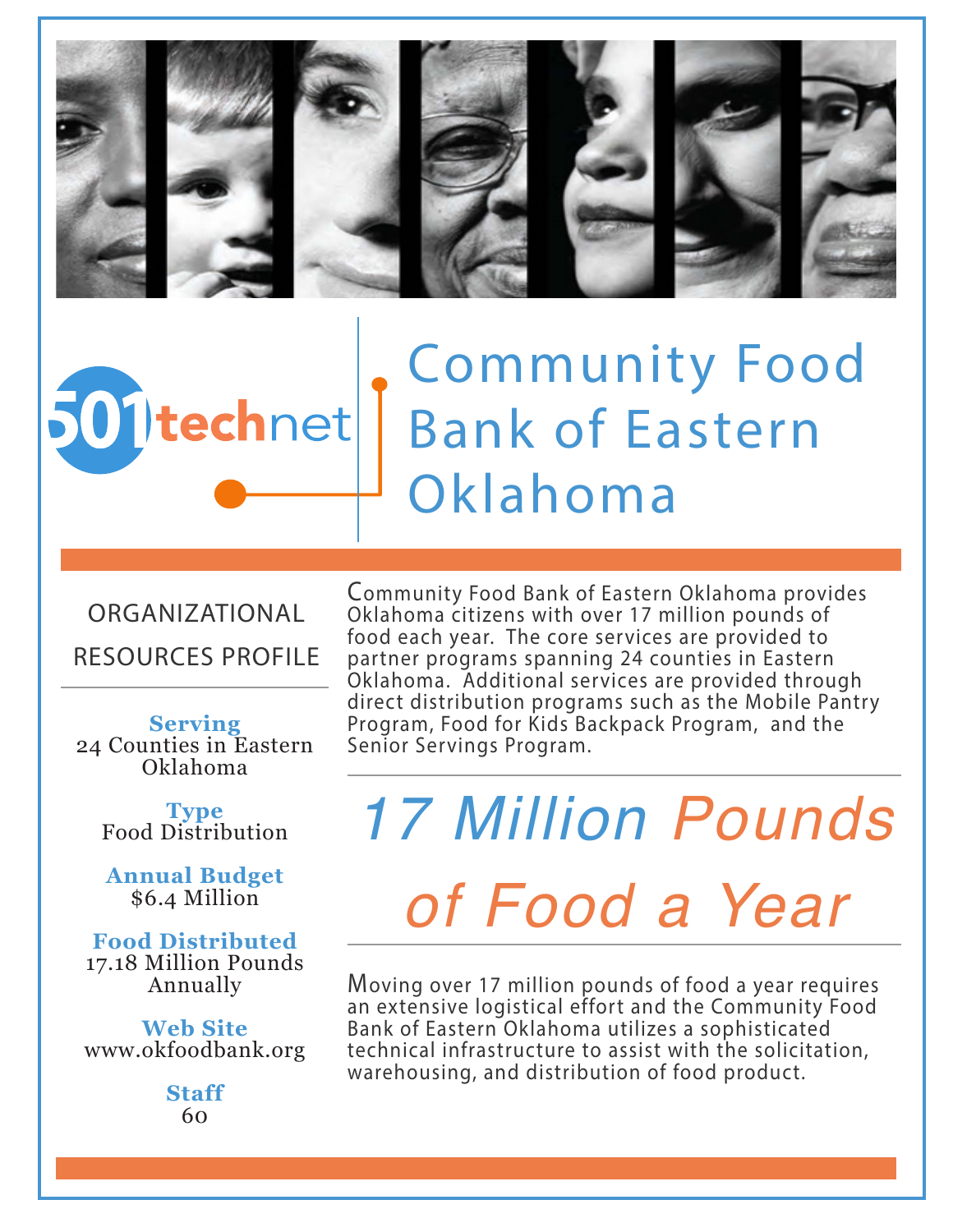

### **Technical**

#### **Infrastructure**

Inventory Software

Web Portal / Online Ordering

72 Desktops

8 Servers

8 Mobile Tablets

Wide Area Network (WAN)

*"As a technology* 

#### *partner I would*

*describe 501technet* 

*as reliable,* 

*innovative, and* 

#### *customer centered."*

Eileen Bradshaw

Executive Director

## AN AGING IT INFRASTRUCTURE

As the Community Food Bank of Eastern Oklahoma began growing and expanding services the search for a new technology partner to refresh the technical environment became a more pressing concern.

"We had a very aging network," says Ryan Walker, COO of Community Food Bank of Eastern Oklahoma. "99% of our desktops were seven years old. We struggled with equipment that was constantly breaking down."

The technology environment was wraught with inefficiency and headaches. "When I was on vacation I would get up at 6:00am to remotely reboot the servers," continues Walker, "This was just the daily routine, whether I was in the office or not."

#### SEARCH FOR A NEW PARTNER

Like many small to midsized nonprofits Community Food Bank of Eastern Oklahoma was using a small local technology company to help manage technology services. "They had done great for us for several years," says Walker. "We kind of outgrew the company. They had a limited staff and we just outgrew their capabilities."

The search for a partner that could grow with the expanding technological infrastructure was a short one. Community Food Bank of Eastern Oklahoma was already familliar with 501technet through it's work with other Tulsa nonprofits. The final decision to partner with 501technet was ultimately one driven by mission and finances.

"We're very mission driven," Walker emphasizes as he discusses the partner search criteria. "Anytime we start looking at money going out to a program we ask ourselves, 'Can we can justify this with our mission?' If that's a yes, then let's proceed. Being mission driven ties directly back to why Community Food Bank of Eastern Oklahoma was founded, what we do, and how we do it."

"As soon as I talked to 501technet for the first time I knew that I wanted to become a client - just for the cost savings to the food bank with all the different programs that they offer. I knew that was the route that we needed to go. It made the most business sense for the food bank."